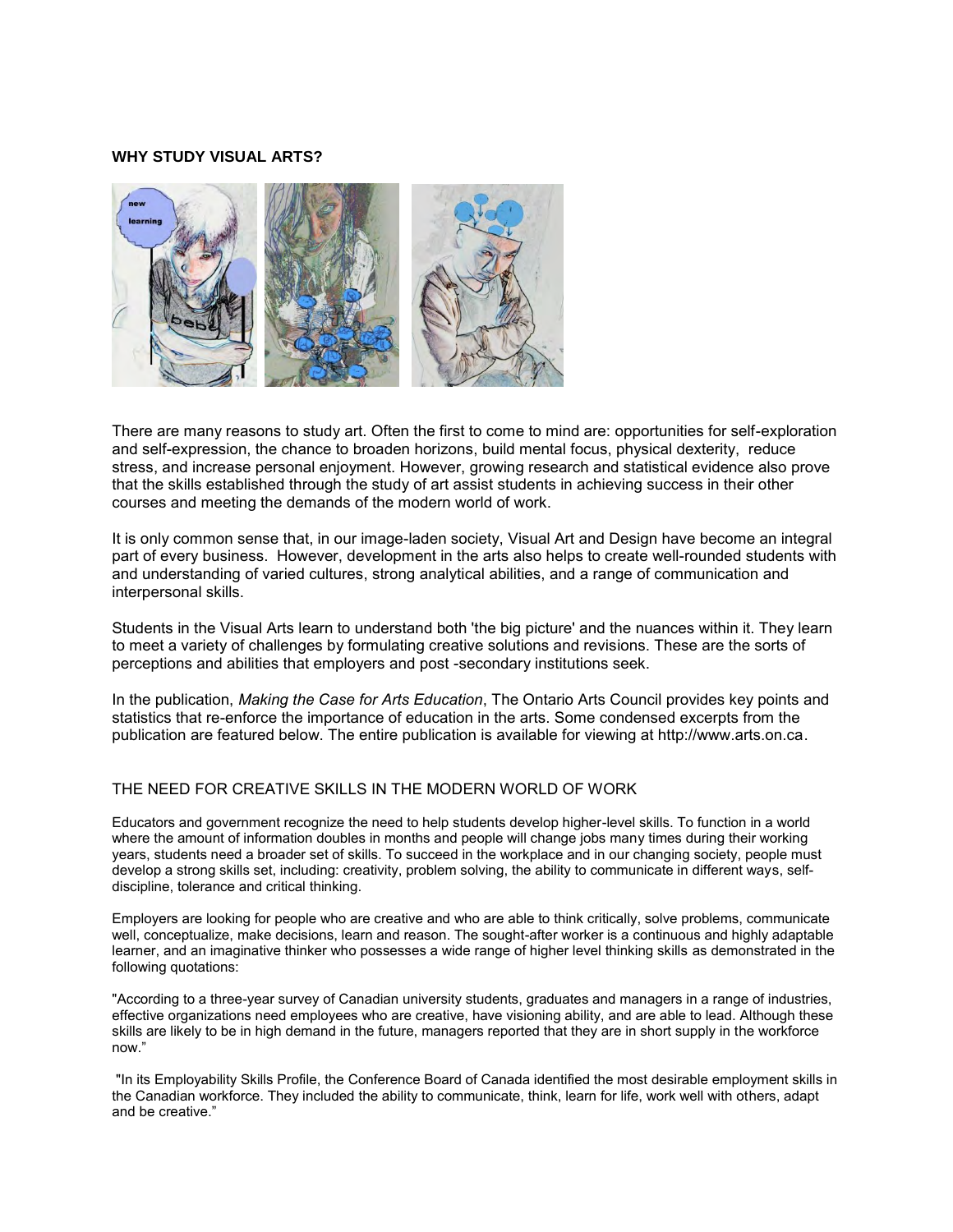Arts education can help students develop and reinforce these essential higher level skills.

# THE ROLE OF ARTS EDUCATION IN DEVELOPING IMPORTANT MODERN SKILLS

A growing body of research and decades of practice demonstrate that arts education can help children develop critical higher-level skills and "full intellectual development requires more than traditional literacy and numeracy skills." A survey of primary and junior teachers and administrators conducted for the Ontario Ministry of Education found that arts programs help students learn "in the general program of studies through improving perception, awareness, concentration, uniqueness of thought style, problem-solving, confidence and self-worth, and motivation."

Decades of practice and a growing body of research have documented the links between arts education and the development of these higher level skills. Leaders in the private sector recognize the role of the arts in educating people for the workplace:

"In research conducted by the U.S. Secretary's Commission on Achieving Necessary Skills (SCANS) in 1990 and 1991, employers, students, skills experts and businesses identified the critical competencies, skills and qualities for job performance: creative thinking, decision-making, problem-solving, conceptual ability, reasoning and the ability to learn. The SCANS report also stressed that "SCANS know-how can be learned in the context of the arts." The research demonstrated that study of visual arts, and other artistic disciplines provide situations where students can learn and practise SCANS skills."

 "The biggest gap in business's array of tools to improve productivity is creativity. And I think the way to learn creativity is from artists." -Graeme MacDonald, former Northern Telecom executive, president of the Banff Centre

"Don't overlook education in the arts. There has been a tendency for students today to study the hard sciences, business or computers. An arts training will provide the ability to think logically and that's the commodity that is in the shortest supply in business. Business and technology change. What you know now may be a long way removed from what you'll actually be doing. Studying the arts will develop skills that can help you in any career." - Warren Goldring, Chairman and CEO of AGF Management

 "An education in the arts provides people with a competitive advantage when it comes to getting a job." - Ian Scott, Chief Hiring Officer at William Mercer

"… the basic problem gripping the … workplace is not interest rates or inflation [but] the crisis of creativity. Ideas … are what built American business. And it is the arts that build ideas … Arts education programs can help repair weaknesses in American education and better prepare workers for the twenty-first century …[T]he skills the arts teach – creative thinking, problem-solving and risk-taking, and teamwork and communications – are precisely the tools the workforce of tomorrow will need." - Richard Gurin, president and CEO of Binney & Smith, Inc.

The creative skills and processes learned through the study of art are a necessary part of an effective, modern education.

### Works Sited

Campbell, Steven and Townshend, Kathryn. "Making the Case for Arts Education". Toronto: Ontario Arts Council, March 1997 .

## POINTS TO PONDER

Visual Arts have existed almost as long as humans have and today education in The Arts is seen as a vital aspect of a rapidly changing business marketplace and culture. Many insights have been offered, regarding our subject area. Consider the following musings:

\_\_\_\_\_\_\_\_\_\_\_\_\_\_\_\_\_\_\_\_\_\_\_\_\_\_\_\_\_\_\_\_\_\_\_\_\_\_\_\_\_\_\_\_\_\_\_\_\_\_\_\_\_\_\_\_\_\_\_\_\_\_\_\_\_\_\_\_\_\_\_\_\_\_\_\_\_\_\_\_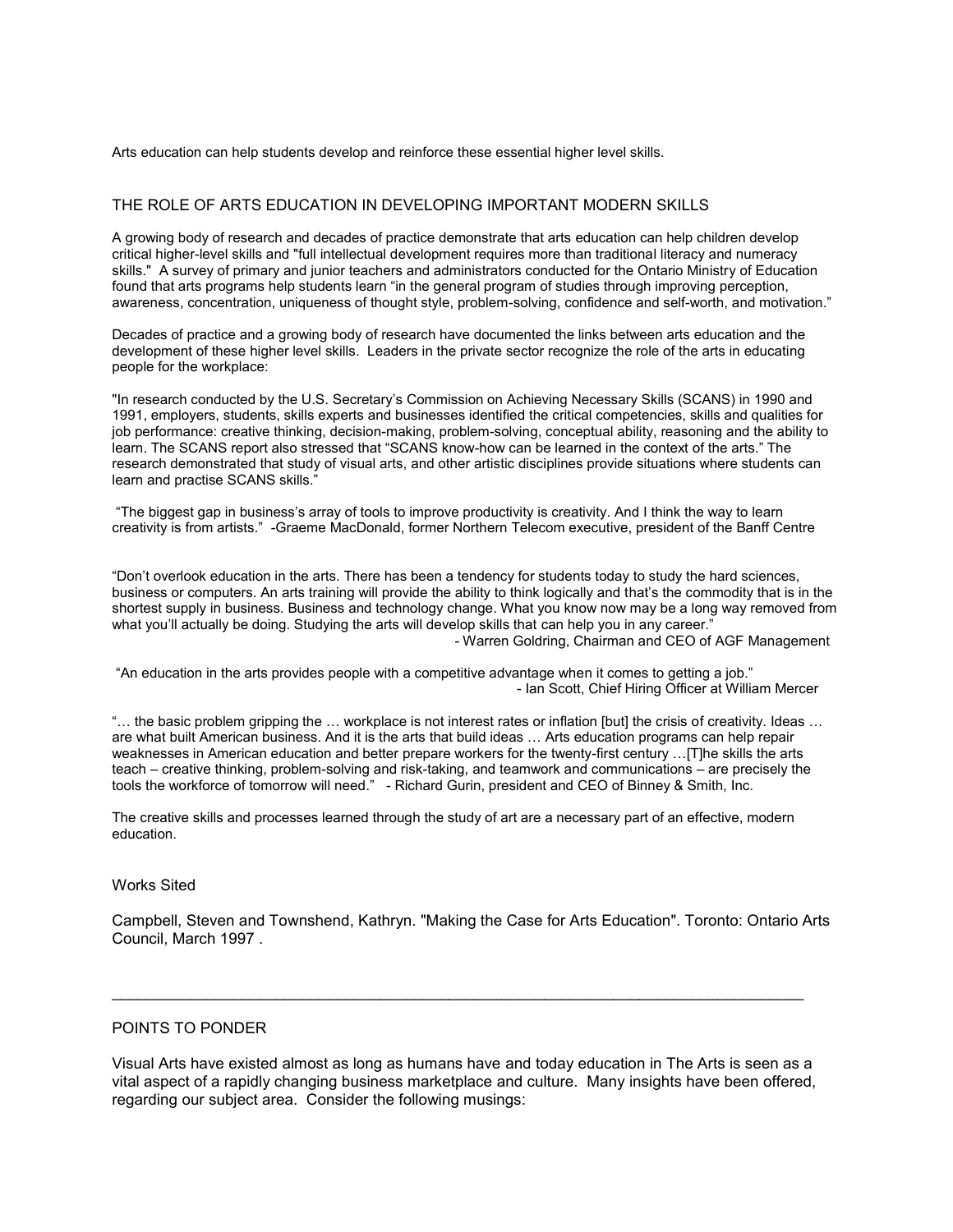#### ART, SKILLS and WORK



"I believe that creativity will be the currency of the 21st century." – *Gerald Gordon, Ph.D., President/CEO, Economic Development Authority* 

"Arts education aids students in skills needed in the workplace: flexibility, the ability to solve problems and communicate, the ability to learn new skills, to be creative and innovative, and to strive for excellence." – *Joseph M. Calahan, Director of Cooperate Communications, Xerox Corporation* 

"GE hires a lot of engineers. We want young people who can do more than add up a string of numbers and write a coherent sentence. They must be able to solve problems, communicate ideas and be sensitive to the world around them. Participation in the arts is one of the best ways to develop these abilities." – *Clifford V. Smith, President of the General Electric Foundation* 

"Creativity is just connecting things. When you ask creative people how they did something, they feel a little guilty because they didn't really do it, they just saw something. It seemed obvious to them after a while. That's because they were able to connect experiences they've had and synthesize new things. And the reason they were able to do that was that they've had more experiences or they have thought more about their experiences than other people. Unfortunately, that's too rare a commodity. A lot of people in our industry haven't had very diverse experiences. So they don't have lots of dots to connect, and they end up with very linear solution without a broad perspective on the problem. The broader one's understanding of the human experience, the better design we will have." –*Steve Jobs* 

"A broad education in the arts helps give children a better understanding of their world…We need students who are culturally literate as well as math and science literate." *–Paul Ostergard, Vice President, Citicorp* 

"How can we turn our back on an endeavor which increases our children's cultural intelligence, heightens individual sensitivity and deepens our collective sense of humanity? I suggest to you that we cannot." *–Alec Baldwin* 

 "Man is unique not because he does science, and he is unique not because he does art, but because science and art equally are expressions of his marvelous plasticity of mind. "*--Jacob Bronowski, scientist* 

"I found I could say things with color and shapes that I couldn't say any other way - things I had no words for." - Georgia O'Keeffe

"Imagination is more important than knowledge." – Albert Einstein

Art, Culture and Community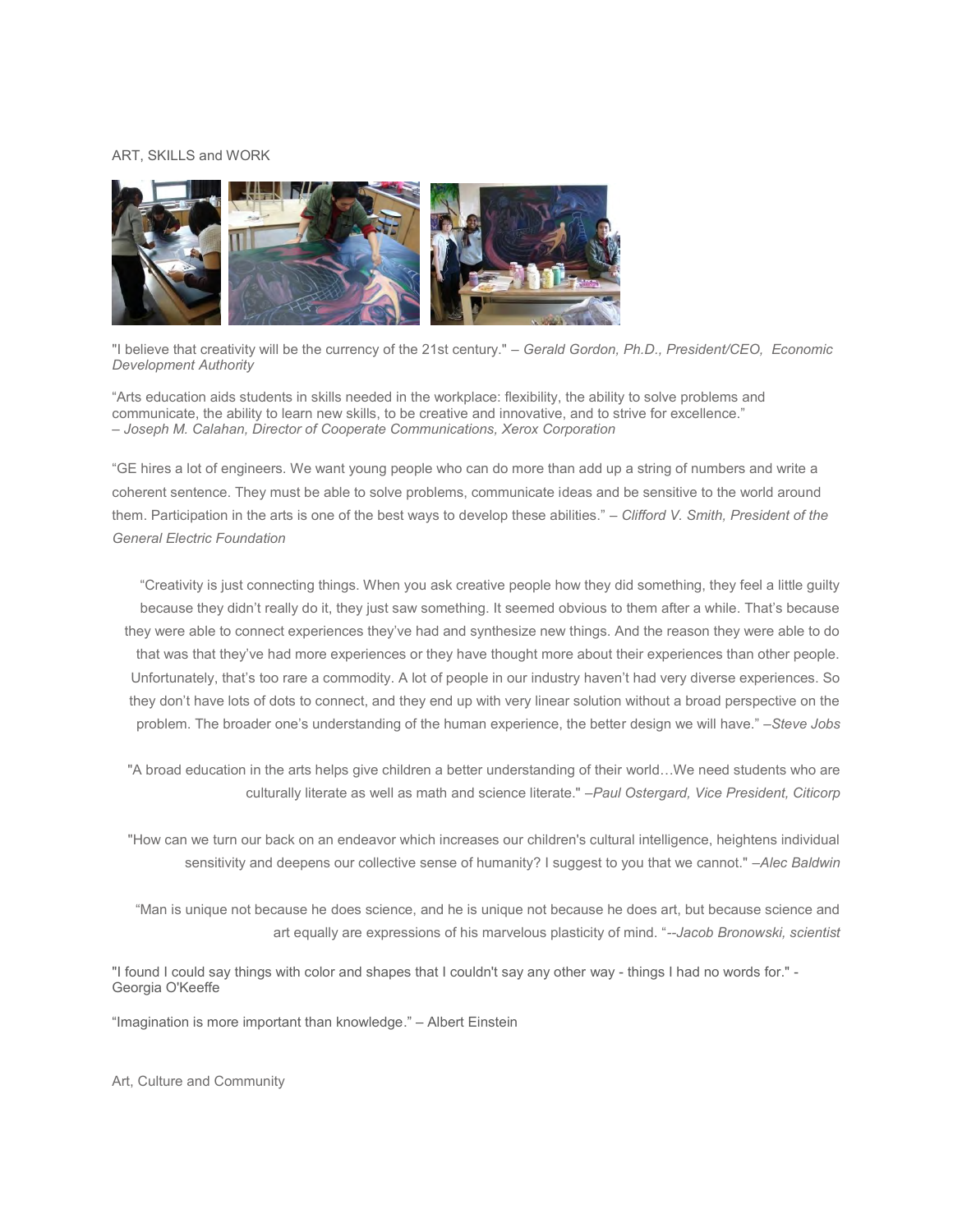

 "The arts are the best insurance policy a city can take on itself." –*Woody Dumas, former Mayor of Baton Rouge*" Politicians don't bring people together. Artists do." *–Richard Daley, Former Mayor of Chicago* 

"Pyramids, cathedrals, and rockets exist not because of geometry, theories of structures, or thermodynamics, but because they were first a picture-- literally a vision--in the minds of those who built them. Society is where it is today because people had the perception; the images and the imagination; the creativity that the Arts provide, to make the world the place we live in today." –*Eugene Ferguson, Historian*

"The innovative cities of the coming age will develop a creative union of technology, arts and civics." *–Sir Peter Hall*

"Aeschylus and Plato are remembered today long after the triumphs of Imperial Athens are gone. Dante outlived the ambitions of thirteenth century Florence. Goethe stands serenely above the politics of Germany, and I am certain that after the dust of centuries has passed over cities, we too will be remembered not for victories or defeats in battle or in politics, but for our contribution to the human spirit." –*John F. Kennedy* 

"The creative arts are the measure and reflection of our civilization. They offer many children an opportunity to see life with a larger perspective...The moral values we treasure are reflected in the beauty and truth that is emotionally transmitted through the arts. The arts say something about us to future generations." *–Ann P. Kahn* 

"I picked up a camera because it was my choice of weapons against what I hated most about the universe: racism, intolerance, poverty.",– Gordon Parks

"The arts are not a frill. The arts are a response to our individuality and our nature, and help to shape our identity. What is there that can transcend deep difference and stubborn divisions? The arts. They have a wonderful universality. Art has the potential to unify. It can speak in many languages without a translator. The arts do not discriminate. The arts can lift us up." – *Barbara Jordan* 

". . . the arts have been an inseparable part of the human journey; indeed, we depend on the arts to carry us toward the fullness of our humanity. We value them for themselves, and because we do, we believe knowing and practicing them is fundamental to the healthy development of our children's minds and spirits. That is why, in any civilization ours included - the arts are inseparable from the very meaning of the term 'education.' We know from long experience that no one can claim to be truly educated who lacks basic knowledge and skills in the arts." *–U.S. National Standards for Arts Education*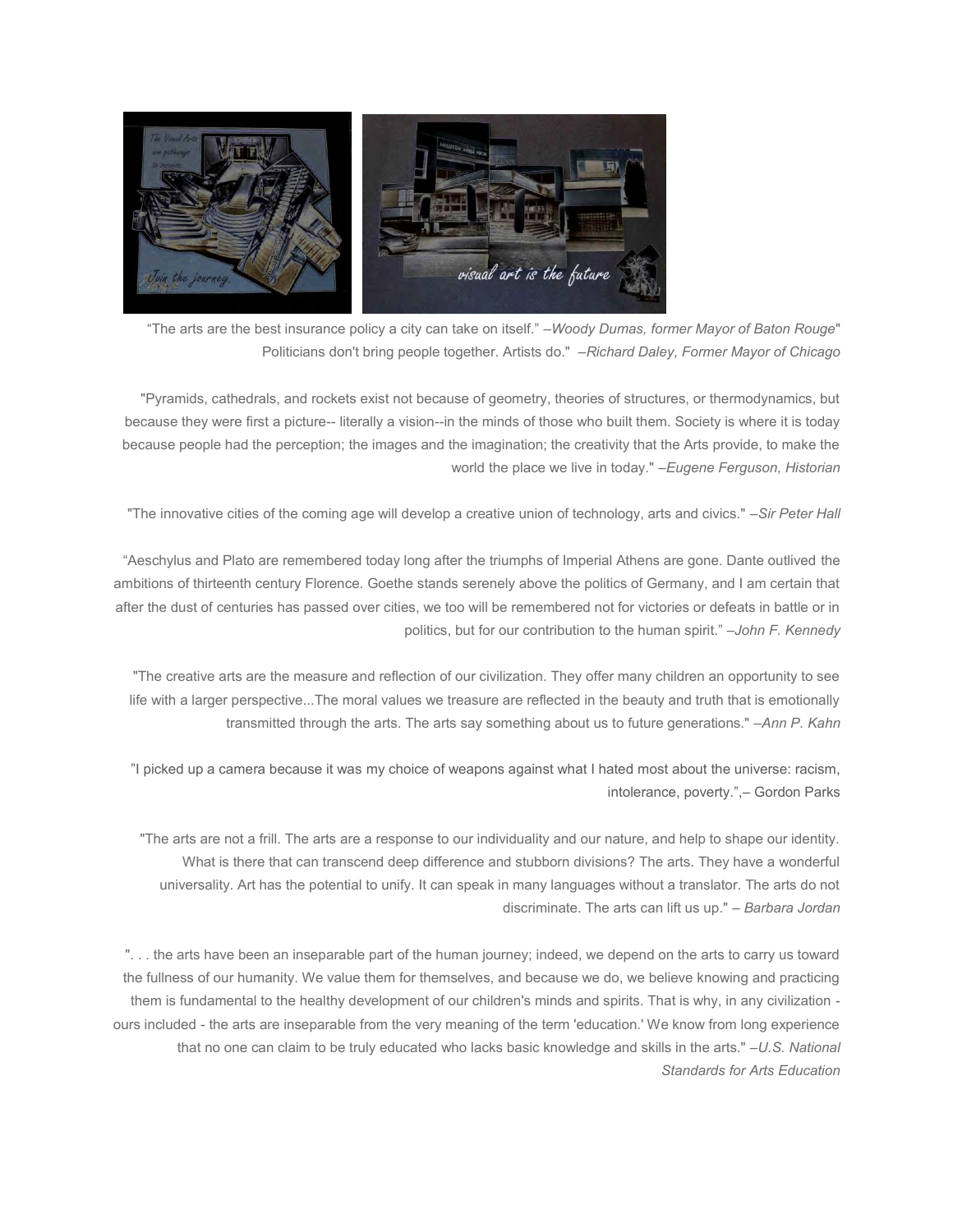#### **Art, Self and Soul**



"Art is the freedom to be yourself." –Kahelu

"Art is not so much expressing oneself, as it is discovering oneself." [\(Anawanitia\)](http://quote.robertgenn.com/auth_search.php?authid=496)

"There is something of the essence of creative expression that informs and transcends all its manifestations – and when you touch it – magic!" [-Annie Bevan](http://quote.robertgenn.com/auth_search.php?authid=593)

"My contribution to the world is my ability to draw. I will draw as much as I can for as many people as I can for as long as I can. Drawing is still basically the same as it has been since prehistoric times. It brings together man and the world. It lives through magic." -Keith Haring

"Art washes away from the soul the dust of everyday life." - Pablo Picasso

"The muscularity in my paintings is only an expression of the spirit within." [- Arnold Friberg](http://quote.robertgenn.com/auth_search.php?authid=6843)

"I work in a meditative manner. My visual language is pulled from my unconscious and I express in my work what I cannot express with words." [Pat Gentenaar-Torley](http://quote.robertgenn.com/auth_search.php?authid=2617)

"Think of art as a way of connecting, of sharing your insights with others." [-Nita Leland](http://quote.robertgenn.com/auth_search.php?authid=6426)

"Painting is the grandchild of nature. It relates to God." - Rembrandt

"...I am only trying to do what I can't." - Lucien Freud

"At the end of your brush is the tip of your soul." - [Andrew Hamilton](http://quote.robertgenn.com/auth_search.php?authid=5832)

"He who works with his hands is a laborer. He who works with his hands and his head is a craftsman. He who works with his hands and his head and his heart is an artist." - St. Francis of Assisi

"To evoke in oneself a feeling one has once experienced, and having evoked it in oneself, then by means of movements, lines, colors, sounds, or forms expressed through words, so to convey this so that others may experience the same feeling - this is the activity of art." [-Leo Tolstoy](http://quote.robertgenn.com/auth_search.php?authid=781)

"Art is the thrilling spark which beats death - that's all." - Brett Whitely